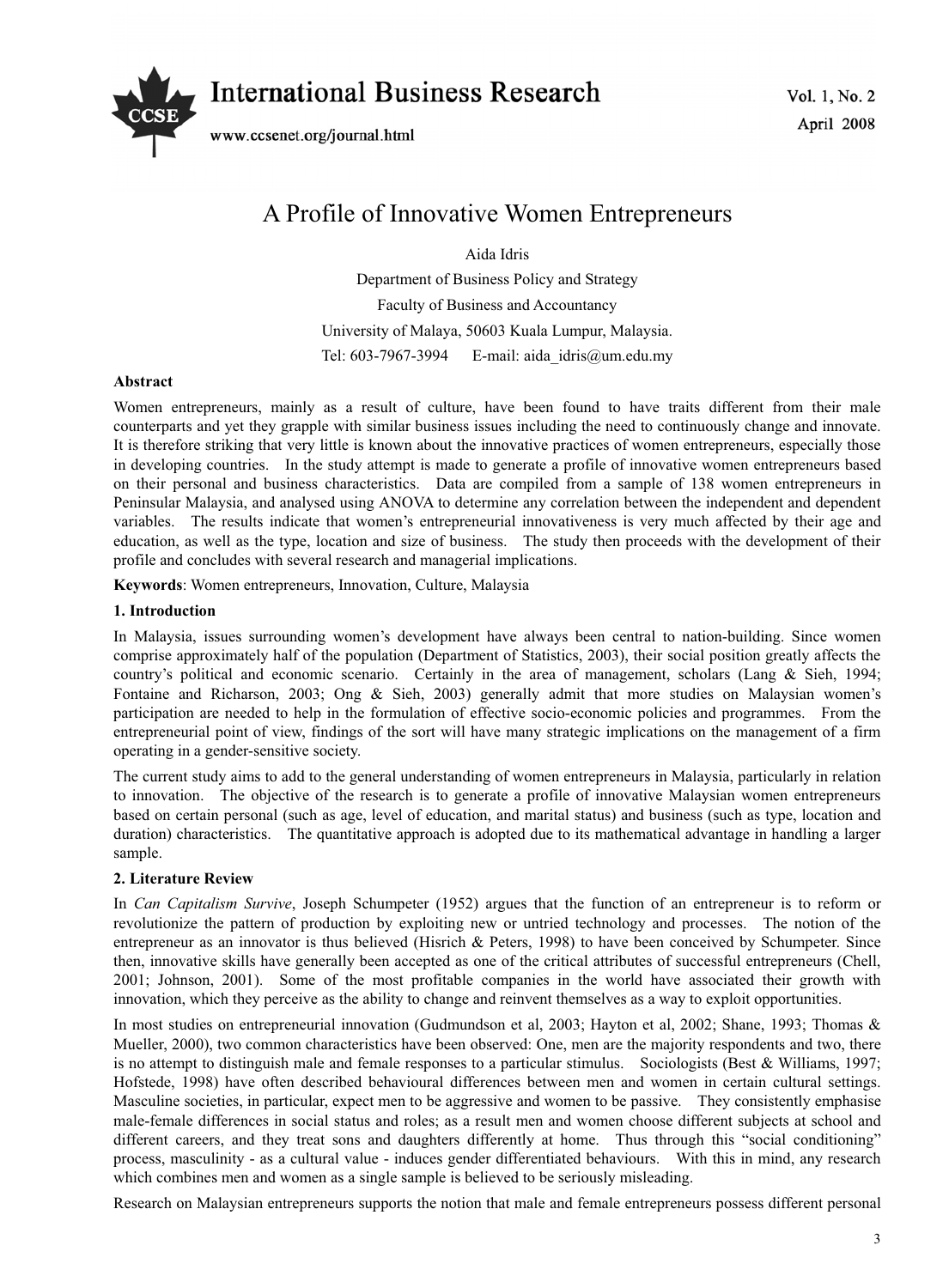and business characteristics. Abdul Rashid (1995) finds in his study of 115 successful entrepreneurs that more women enter business at an older age than men, and more women are either divorced or separated. The women are also more highly educated, and found in less diverse industries. In addition while the women place a higher value on interpersonal relationships, men perceive controlling as a more important function. With such arresting revelations, it is a wonder that related studies have not caught on among local researchers and thus existing literature provide only snapshots of gender differences in the society. Other scholars such as Ong and Sieh (2003) and Sieh et al (1991) have made a more in-depth examination of the characteristics of Malaysian women entrepreneurs but not included innovation issues in their analysis - a gap which the current study sees fit to fill.

The issue of innovation has certainly gained momentum in Malaysia over the last decade, so much so that The Ministry of Science, Technology and Innovation (MOSTI) was set up in 2003 with the objective of promoting the scientific and innovative culture among Malaysians. Working together with other related agencies, MOSTI is responsible for some of Malaysia's most outstanding scientific activities including the joint space project with Russia, and the exhibition on Scientific Excellence in Islamic Civilisation in Kuala Lumpur. It is unfortunate, however, that in Malaysia there is a tendency (Nun, 1988; Chik and Abdullah, 2002) to equate innovation with high technology and ignore the development of novelties in the administrative areas of entrepreneurship such as marketing and human resource. It is of utmost urgency that this malpractice is addressed if the country is really serious about building its competitive advantages.

When applying the concept of innovation to entrepreneurs, the general definition offered by Zaltman et al (1973) is perhaps the most relevant to the current study as it includes individuals as a possible unit of analysis; by so doing the authors have made the measuring of innovation much easier as the degree of novelty or newness may be measured based only on the entrepreneur's perception. It is concurrent with the definition proposed by Rogers and Shoemaker (1971) in the sense that something is an innovation if the individual himself/herself sees it as new, regardless of how other members of the society perceive it. The description is also useful in that it takes into account other forms of novelty than product, such as practices and ideas. Thus based on these earlier works, Johanessen et al (1998) are able to offer a more comprehensive definition of innovation for entrepreneurs - one which considers a whole range of business elements including the product and/or service, supplies, marketing, process and general administration. A more contemporary concept (Damanpour & Gopalakrisnan, 2001; Kanter, 2001; Gudmundson et al, 2003) of entrepreneurial innovation also includes the notion of adding value for the consumers as well as achieving higher efficiency and effectiveness or some other business objectives.

In the present context, entrepreneurial innovativeness is defined as follows. This definition is considered appropriate as it reflects novelties which have already been carried out by the entrepreneur, instead of a personality inclined towards innovation (Thomas & Mueller, 2000) which is even more intangible and difficult to measure: "The level of novelty implemented by an entrepreneur with regards to the products, services, processes, technologies, ideas or strategies in various functions of the business which may facilitate the realization of its objectives. The degree of novelty or newness is as perceived by the individual entrepreneur."

# **3. Research Methodology**

The quantitative research process begins with the formulation of a questionnaire which consists of 2 sections: Personal and Business Background, and Implementation of Innovations. The questionnaire is then judged for content validity and pre-tested on a group of conveniently selected respondents to assess its clarity and ease of completion. Based on the recommendations received, it is modified and subsequently mailed to the study sample; a period of 2 months is allocated for the questionnaires to be returned. Data are then entered into the computer and henceforth analysed using the Statistical Package for Social Sciences (SPSS) application.

The first part of the survey instrument consists of 9 items which have been adapted from Sieh et al (1991), and are intended to capture the personal and business background of the respondents. These variables are: Age Group, Marital Status, Highest Educational Attainment, Form of Ownership, Type of Business, Duration of Business, Business Location, Average Annual Income and Number of Full-time Employees. The answer options are designed to yield either nominal or ordinal data, which are often useful as descriptive statistics (Zikmund, 2003). The fifteen items used to measure entrepreneurial innovativeness represent changes and novelties which have been observed to be common among Malaysian women entrepreneurs such as introducing new products or services, opening up new branches, using new technology or machinery, and changing the organization structure. The five-point Likert scale ranges from 1=Never implemented to 5=Continuously implemented, with 3=Not sure as the mid-point. The level of innovativeness is measured by totaling up the mean scores of the fifteen items. The total means are then compared using ANOVA for the various respondent categories to determine any significant relationships between innovativeness and the 9 categorical variables.

In the study, the population is defined as women who fulfill the ensuing criteria. One, they are business owners or shareholders actively involved in the operation and decision-making of the said business; those who are mere investors are not included as it is unlikely that they are wholly familiar with the strategic initiatives of the business. Two, they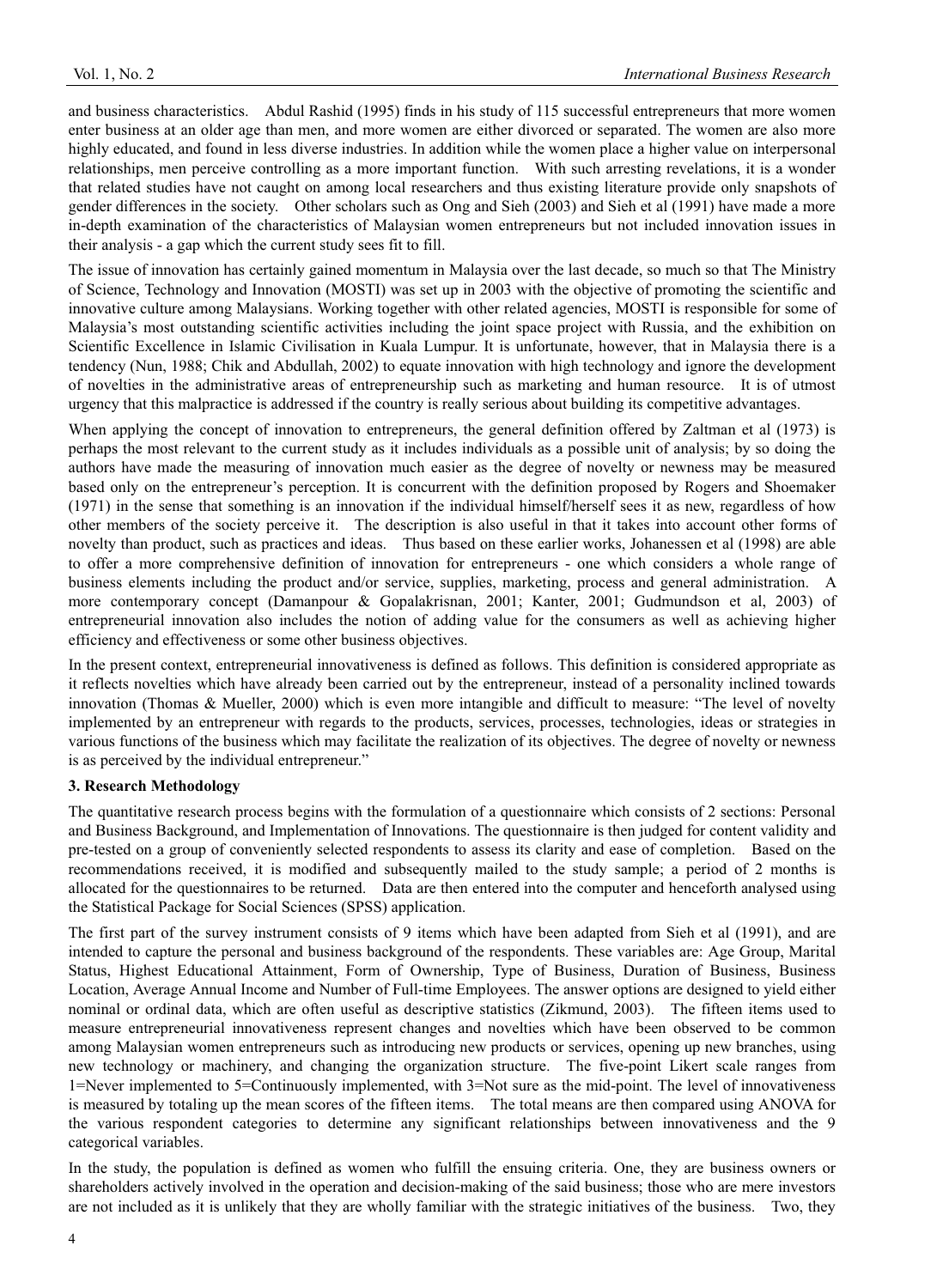### *International Business Research* April, 2008

are registered as at November, 2006, with either the Small and Medium Industries Development Corporation (SMIDEC) or the Ministry of Entrepreneur and Cooperative Development (MECD); these databases are chosen because they contain all the necessary background information on the entrepreneurs including their position in the organization, full address and contact number as well as the nature of their business. And finally, three, due to financial and time constraints only those based in Peninsular Malaysia are considered. After filtering out incomplete addresses and double entries, the sampling frame consists of 1,021 units.

## **4. Discussion of Results**

Prior to the conduct of further statistical tests, two criteria – scale reliability and normality of data – first need to be met to produce results which are meaningful and genuine. The Cronbach's alpha statistics are used to determine the internal consistency of the entrepreneurial innovativeness (EI) scale. The standardized alpha of 0.871 falls within the acceptable range of  $> 0.7$  thus assuring the reliability of the scale. Normality of data is checked through the inspection of Kolmogorov-Smirnov ( $p > 0.05$ ), skewness (-2.0 to +2.0) and kurtosis (-2.0 to +2.0) statistics, as well as the normality plots. The results demonstrate that the EI data have passed the Kolmogorov-Smirnov criterion where  $p$ 0.200. Inspection of skewness and kurtosis statistics shows that both values fall within the range  $-2.0$  to  $+2.0$ , thus indicating that the data do approach normality. Moreover the normal, detrended normal and boxplots indicate that the data have not violated the assumption of normality (Pallant, 2001).

### *4.1 Frequency Analysis*

Table 1 presents the results of frequency analysis conducted on the sample (See Table 1). Based on the mode values for all the other nine variables, it may be said that most of the respondents:

- are in their 30s,
- are married and have children,
- hold either SPM or STPM,
- are sole proprietors,
- are in the consumer services sector,
- have been operating for 1 to 5 years,
- are located in the city,
- earn less than RM200,000 per annum, and
- have between 1 to 4 employees.

The current findings imply that the growth of Malaysian women entrepreneurs has been somewhat sluggish. For instance, similar to the situation fifteen years ago (Sieh et al, 1991), most women entrepreneurs today are still small operators both in terms of income and number of employees. They are also still predominantly found in the services sector, implying that women entrepreneurs have not really achieved much in penetrating a wider range of industries.

One explanation which may be offered for the slow growth is the economic crisis of the late 1990s which forced many Malaysian businesses into depression; in those circumstances women-owned enterprises, due to related problems such as difficulty in obtaining loans, could have faced extreme difficulty to survive, much less grow. The other reason is that perhaps Malaysian women entrepreneurs are, above all else, wives and mothers; the percentage of respondents who are married, either with or without children, appears to remain high throughout the studies (consistently more than 60%). It is believed that family commitments may have limited their ability to maximise their business potential. On a more positive note, some development in educational attainment may be deduced. In the study by Sieh et al (1991), approximately 13% of the corresponding sample had received only primary school education; here those

who fall into the same category make up just 8% of the total sample. The difference of 5% seems to be due to a rise - by roughly the same amount - in the secondary school category.

# *4.2 ANOVA with Post-Hoc Tests*

ANOVA tests are handy in determining the significance of mean differences across groups. In the study it is employed to examine innovative differences across the various groups of respondents structured according to the nine categorical variables. As the size of the data is very large, here only the significant results are discussed further; significant differences are observed for six categorical variables i.e. Age, Educational Attainment, Type of Business, Location of Business, Annual Income and Number of Employees. At the outset it must also be stated that the p-values of the Levene's tests for homogeneity of variance indicate that the criterion has not been violated in all the ANOVA procedures.

4.2.1 Age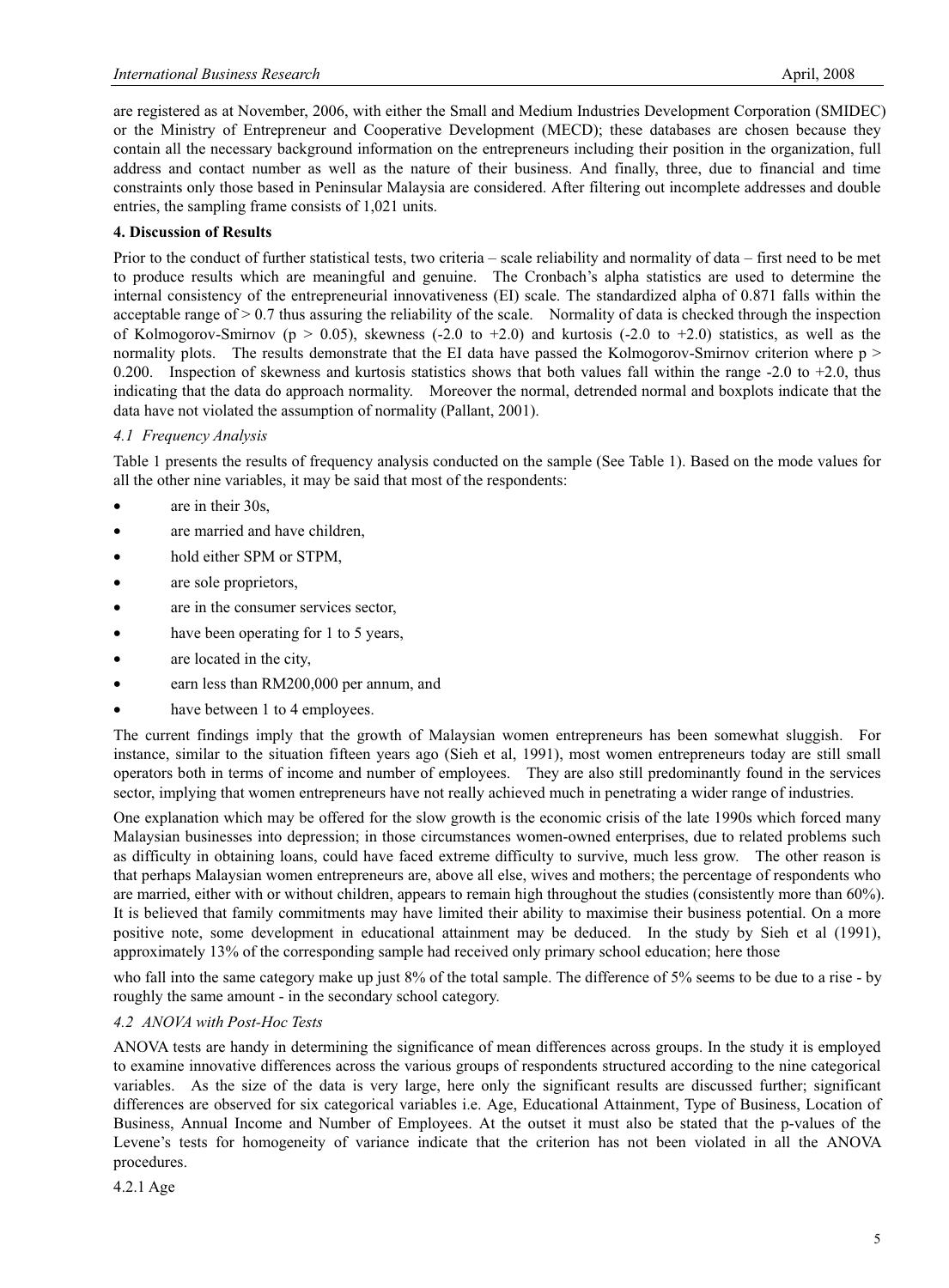The p-value of the ANOVA test is  $0.027 \leq 0.05$  which indicates a significant difference(s) among the four groups of age. Further inspection of the post-hoc test results shows that the differences, significant at the 95% confidence interval, lie between the 50+ yrs group and two others (the 30-39 years and 40-49 years age groups). The mean score for EI appears to be the lowest for the 50+ yrs age group (40.4000) and highest for those in their 40s (48.5610).

### 4.2.2 Educational Attainment

The ANOVA test yields a p-value < 0.05, indicating at least one significant difference amongst the five groups. The post-hoc test results reveal that these differences exist between those with primary education and two other groups, i.e. those with SPM/STPM and those with a degree/diploma. The EI mean is lowest for the primary school leavers (35.7273) and highest for those with SPM/STPM (49.0333) followed by degree holders (48.6000).

### 4.2.3 Type of Business

The ANOVA p-value of 0.028 implies the existence of significant difference(s) among the five business sectors. Based on the post-hoc results, the difference appears to be between the manufacturing and distribution groups. The EI mean score is highest for the distributors (50.5250) and lowest for manufacturers (38.4167).

### 4.2.4 Location of Business

Significant difference(s) is observed amongst the five groups, since p-value of the ANOVA test is  $> 0.05$ . Post-hoc data indicates that these differences exist between those located in villages and three other groups (those in cities, those in large towns and those in small towns). The EI score is lowest for those operating in villages (36.3333) and highest for the city-dwellers (48.3273) and followed by those in large towns (48.2105).

### 4.2.5 Annual Income

The p-value of the ANOVA test is  $0.001$  ( $0.05$ ) which indicates a significant difference(s) among the five groups of income. Further inspection of the post-hoc test results shows that the differences, significant at the 95% confidence interval, lie between the  $\leq$  RM200, 000 group and two others (the RM200, 000 – 500,000 and the  $>$  RM5,000,000 income groups). The mean score for EI appears to be lowest for the< RM200, 000 group (43.7640) and highest for those earning > RM5,000,000 (58.0000).

### 4.2.6 Number of Employees

The ANOVA test yields a p-value  $< 0.05$ , indicating at least one significant difference amongst the four groups. The post-hoc test results reveal that these differences exist between those with no employee and two other groups, i.e. those with 1-4 employees and those with 20-50 employees. In this case, those with no employee have the lowest score of EI (39.3429) while those with 20-50 employees have the highest (55.8000).

# *4.3 Innovation Differentials*

Table 2 displays the mean scores for each of the fifteen items used to measure EI (See Tabke 2). Based on these mean values, it may be said that the three most popular forms of innovation among the women are:

- Item 3: Promote existing products or services to new target markets,
- Item 6: Improve the quality of existing products or services,
- Item 15: Develop new promotional techniques,
- On the other hand the three least popular are:
- Item 5: Move to a new location,
- Item 8: Open new branches,
- Item 13: Reorganise the departments/functions in your organization.

Hence it seems that innovations which involve product development and promotion activities are preferred to those which necessitate physical mobility. It is quite likely that women tend to avoid the latter due to their higher commitment to domestic affairs; strategies such as relocating to a new premise might require them to uproot the entire family or force them to be apart from the children and must therefore be minimized.

#### **5. Conclusion**

Results of the ANOVA have provided some preliminary statistical evidence showing that the entrepreneurial innovativeness of these women is associated with their age, educational attainment, type and location of business, annual income and number of employees. Innovative women entrepreneurs tend to be in their 40s, and have at least pre-university education. They are most likely to be operating in the distribution sector, located in the city, earning more than RM5, 000,000 per annum and have 20-50 employees. Their most common methods of innovating involve product development and promotional activities, and they tend to shy away from innovations which require physical mobility.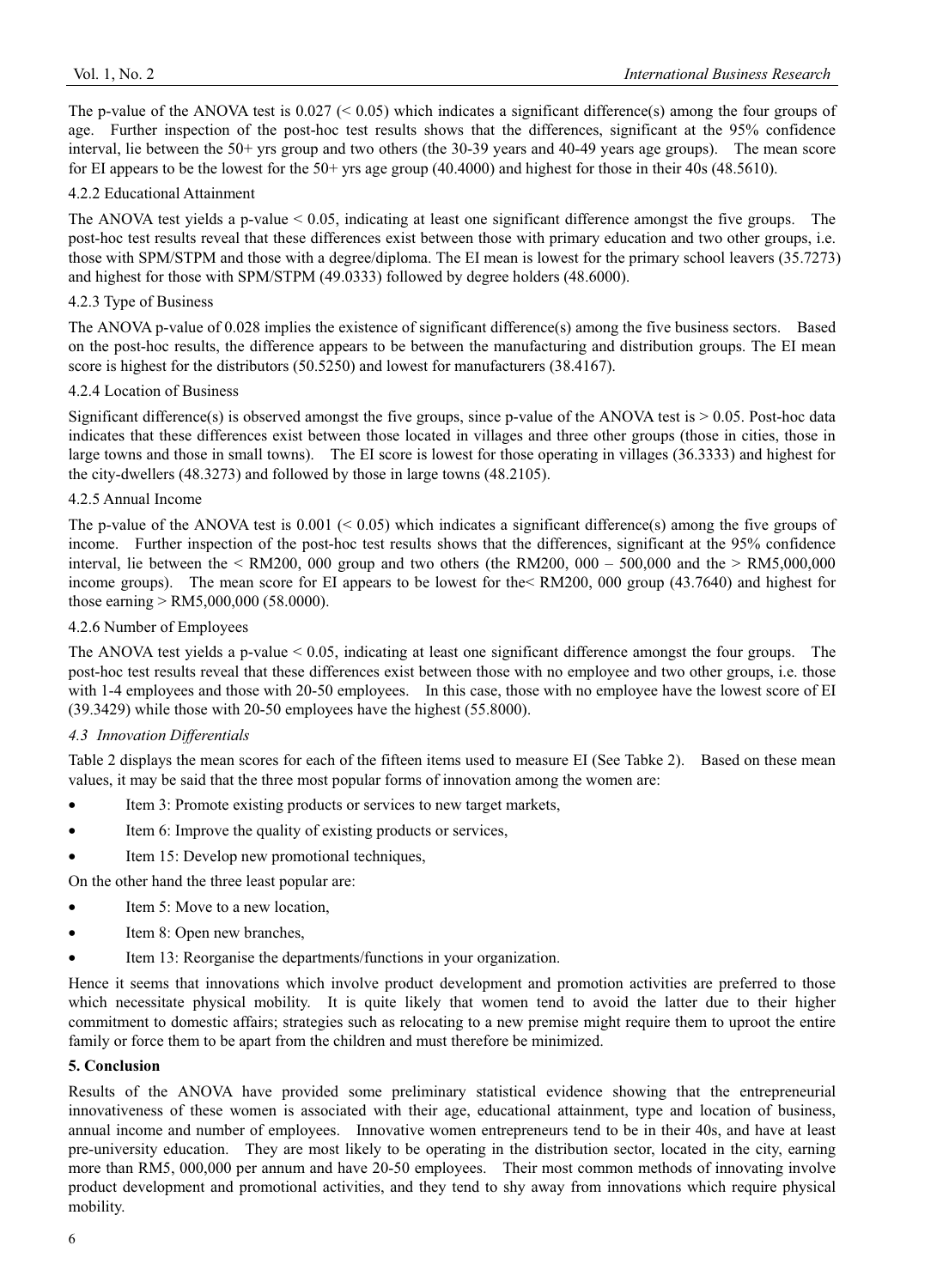The results indicate that the most innovative women will have had enough experience in life and business, yet not so old that they may no longer have the drive and stamina to change. Those with higher education have the greatest advantage probably because of the more sophisticated training they receive; likewise, city-dwellers have the full benefit of more advanced infrastructure. The high score obtained by the distributors may be due to their greater flexibility in time-management as most are perhaps direct selling agents. Last but not least, larger sales and manpower also appear to give advantage because of the resources required in carrying out innovations.

The above findings have several research and managerial implications. For academics, the interest must surely be in determining the generalisability of such conclusions to women from other cultures. Cross-cultural studies involving samples from other developing countries, as well as developed ones, are particularly encouraged. Also, it would be interesting to conduct the same study on a male sample and find out whether any significant difference exists between male and female responses. In particular, researchers may want to determine whether the aversion to relocating is a unique female characteristic or applicable also to Malaysian men.

Worthy of further inspection is the non-significant relationship between marital status and innovativeness. For so long, research has shown that work-family conflict (Lee & Choo, 2001) is a substantial issue for women. Personal or family commitments are often used to explain why women lag behind their male counterparts in terms of performance (Gregg, 1985; Neider, 1987). Yet in this study the data do not support that notion. Could it be that women have moved with the times and found some ingenious ways to cope with their personal commitments so that they no longer hamper their performance? Or is it merely the inadequate sample size that has produced this rather unexpected outcome? Or perhaps there are other mediating and moderating variables which, if included in the research, may explain better the situation.

From the practical point of view, the study reinforces the need for all relevant parties to acknowledge the importance of all types of innovation, not just product and technological ones. Malaysian women entrepreneurs, as shown in the study, exhibit creativity and innovativeness not only through new products, but also by developing new marketing techniques, administrative procedures and flexible operating hours. Since these alternative methods of innovation also contribute to the overall success of the business, it would be foolish for business players, trainers and policy-makers alike to ignore their significance in all managerial tasks. Certainly where women are concerned, traditional Malaysian perspectives of innovation may no longer be sufficient.

#### **References**

Abdul Rashid, M.Z. (1995). A comparative study of successful male and female entrepreneurs in Malaysia. *Malaysian Journal of Small and Medium Enterprises*, 6, 19-30.

Best, D.L. and Williams, J.E. (1997). Sex, gender and culture. In J.W. Berry, M.H. Segall and C. Kagitcibasi, (Eds.), *Handbook of Cross-cultural Psychology Volume 3 Social Behavior and Applications*. Needham Heights: Allyn and Bacon. pp.163-212 .

Chell, E. (2001). *Entrepreneurship: Globalisation, Innovation and Development*. London: Thomson Learning.

Chik, R. and Abdullah, H.S. (2002). A Study of the Senior Managers' Perceptions of Innovation Management in a Large Multi-business Conglomerate. *Malaysian Management Review,* 37(1), 53-66.

Damanpour, F., Szabat, K.A. and Evan, W.M. (1989). The Relationship Between Types of Innovation and Organizational Performance. *Journal of Management Studies*, 26(6), 587-601.

Department of Statistics, Malaysia, (2003). *Labour Force Survey Report*. Kuala Lumpur.

Fontaine, R. and Richardson, S. (2003). Cross-cultural Research in Malaysia. *Cross-cultural Management*, 10(2), 75-89.

Gregg, G. (1985). Women entrepreneurs: The second generation. *Across the Board*, January, 1-18.

Gudmundson, D., Tower, C.B. and Hartman, E.A. (2003). Innovation in Small Businesses: Culture and Ownership Structure Do Matter. *Journal of Developmental Entrepreneurship*, 8(1), 1-17.

Hayton, J.C., George, G. and Zahra, S.A. (2002). National Culture and Entrepreneurship: A Review of Behavioral Research. *Entrepreneurship Theory and Practice,* Summer, 33-52.

Hisrich, R.D. and Peters, M.P. (1998). *Entrepreneurship* (4<sup>th</sup>. ed.). Boston: Irwin/McGraw-Hill.

Hofstede, G. (Ed.) (1998). *Masculinity and Femininity: The Taboo Dimension of National Cultures*. Thousand Oaks: Sage.

Johannessen, J-A., Olsen, B. and Lumpkin, G.T. (1998). Innovation as newness: what is new, how new and new to whom? *European Journal of Innovation Management*, 4(1), 20-31.

Johnson, D. (2001). What is innovation and entrepreneurship? Lessons for larger organsiations. *Industrial*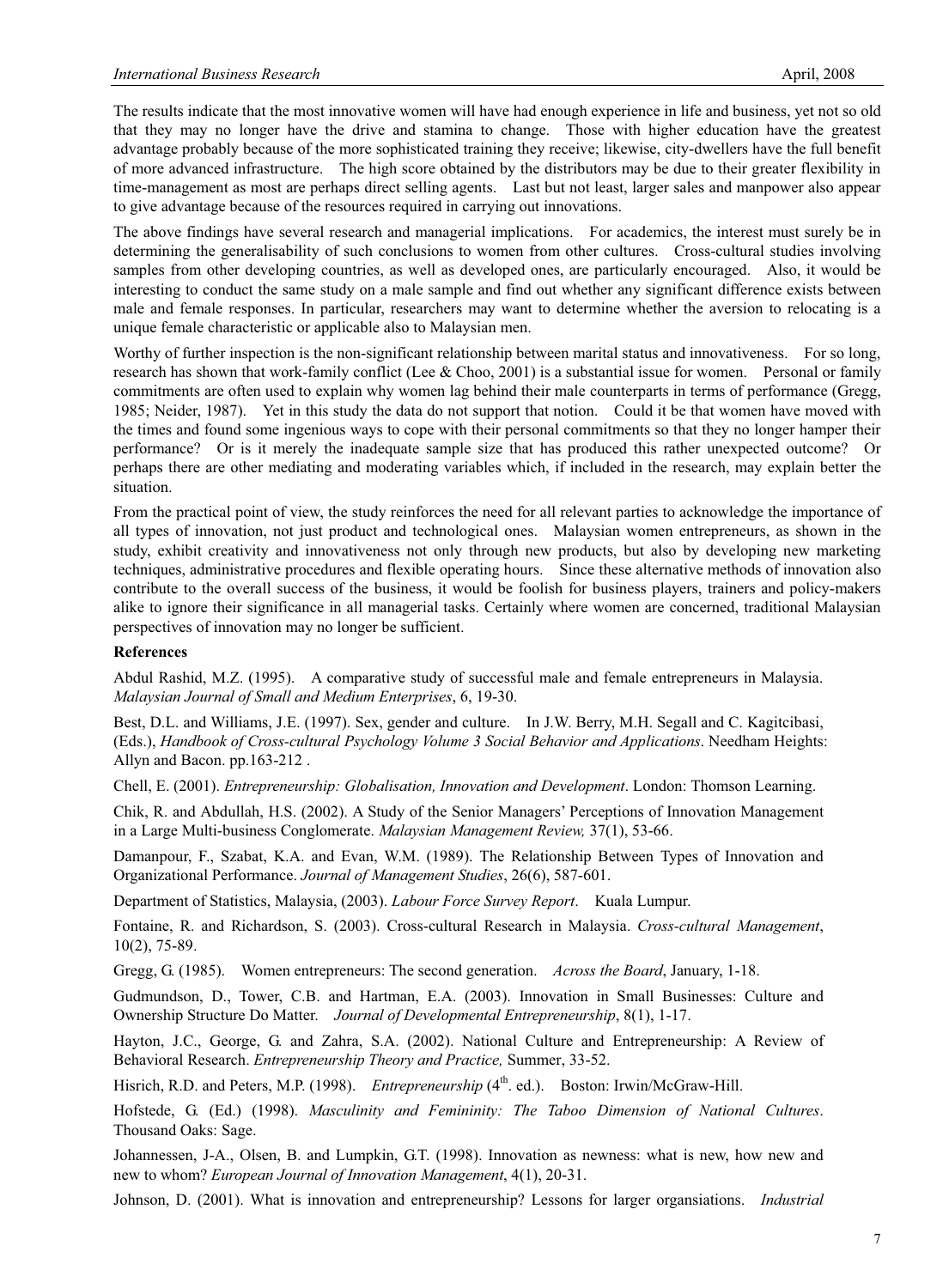*and Commercial Training*, 33(4), 135-140.

Kanter, R.M. (2001). *Evolve! Succeeding in the digital culture of tomorrow*. Boston: Harvard Business School Press.

Lang, C.Y. and Sieh, L.M.L. (1994). Women in Business: Corporate Managers and Entrepreneurs. In Jamilah Ariffin (Ed.), *Readings on Women and Development in Malaysia*. Kuala Lumpur: Population Studies Unit, University of Malaya.

Lee, J.S.K. and Choo, S.L. (2001). Work family conflict of women entrepreneurs in Singapore. *Women in Management Review*, 16(5), 204-221.

Neider, L. (1987). A preliminary investigation of female entrepreneurs in Florida*. Journal of Small Business Management*, July, 22-29.

Nun, M.A. (1988). *Entrepreneurship, Innovation and Technology for a Competitive Malaysian Electronics Industry*, paper presented at the Seminar on Changing Dimensions in the Electronics Industry in Malaysia, Malaysian Institute of Economic Research, Kuala Lumpur, 14-15 March.

Ong, F.S. and Sieh, L.M.L. (2003). Women managers in the new millennium: Growth strategies. In Roziah Omar and Azaizah Hamzah (eds.), Women in Malaysia. Kuala Lumpur: Utusan.

Pallant, J. (2001). *SPSS Survival Manual*. New South Wales: Allen and Unwin.

Rogers, E.M. and Shoemaker, F.F. (1971). *Communications of Innovations: A Cross-Cultural Approach*. New York: Free Press.

Schumpeter, J. (1952). *Can Capitalism Survive?* New York: Harper and Row.

Shane, S. (1993). Cultural influences on national rates of innovation. *Journal of Business Venturing*, 8, 59-73.

Sieh, L.M.L., Lang, C.Y., Phang, S. N. and Norma Mansor (1991) *Women Managers of Malaysia*. Kuala Lumpur: Faculty of Economics and Administration, University of Malaya.

Thomas, A.S. and Mueller, S.L (2000). A case for comparative entrepreneurship: Assessing the relevance of culture. *Journal of International Business Studies*, 31, 287-301.

Zikmund, W.G. (2003). *Business Research Methods*, (7<sup>th</sup>.ed.). Mason: Thomson-South Western.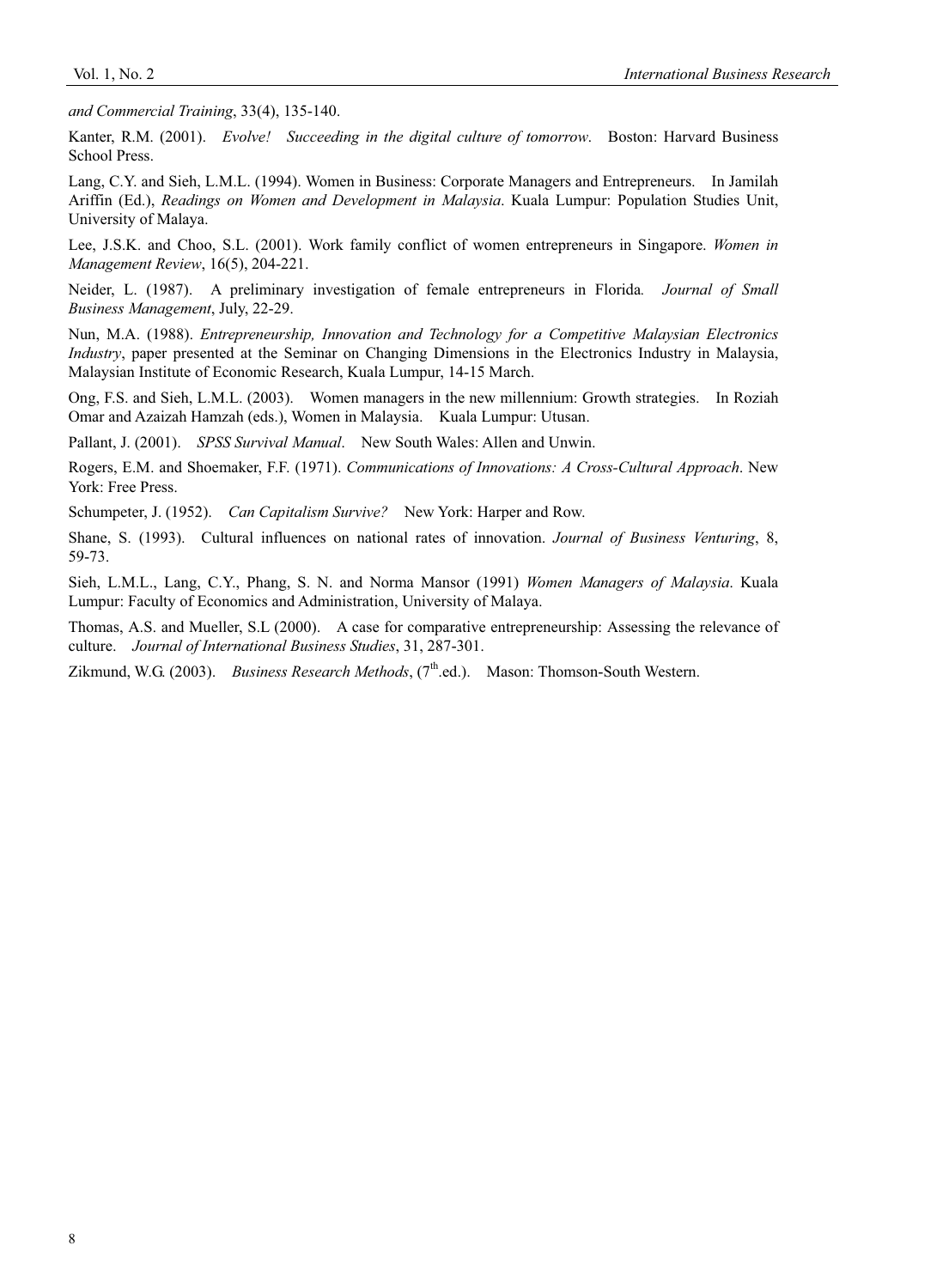Table 1. Results of the Frequency Analysis

| Variable                       | Frequency | $\frac{0}{0}$ | Cumulative % |
|--------------------------------|-----------|---------------|--------------|
| Age                            |           |               |              |
| $-20$ to 29 yrs                | 23        | 16.7          | 16.7         |
| - 30 to 39 yrs                 | 49        | 35.5          | 52.2         |
| - 40 to 49 yrs                 | 41        | 29.7          | 81.9         |
| - 50 and above                 | 25        | 18.1          | 100.0        |
| Marital status                 |           |               |              |
| - Single                       | 27        | 19.6          | 19.6         |
| - Married and w/out children   | 8         | 5.8           | 25.4         |
|                                |           |               |              |
| - Married and with children    | 96        | 69.6          | 94.9         |
| - Divorced/widowed             | 7         | 5.1           | 100.0        |
| Educational attainment         |           |               |              |
| - Degree/diploma               | 40        | 29.0          | 29.0         |
| - STPM/SPM                     | 60        | 43.5          | 72.5         |
| - SRP                          | 21        | 15.2          | 87.7         |
| - Primary school               | 11        | 8.0           | 95.7         |
| - Others                       | 6         | 4.3           | 100.0        |
|                                |           |               |              |
| Form of ownership              |           |               |              |
| - Sole proprietorship          | 115       | 83.3          | 83.3         |
| - Partnership                  | 13        | 9.4           | 92.8         |
| - Company                      | 10        | 7.2           | 100.0        |
| Type of business               |           |               |              |
| - Manufacturing                | 12        | 8.7           | 8.7          |
| - Business services            | 26        | 18.8          | 27.5         |
| - Consumer services            | 57        | 41.3          | 68.8         |
| - Distribution                 | 40        | 29.0          | 97.8         |
|                                |           |               |              |
| - Others                       | 3         | 2.2           | 100.0        |
| Duration of business           |           |               |              |
| - Less than 1 yr               | 12        | 8.7           | 8.7          |
| $-1$ to 5 yrs                  | 56        | 40.6          | 49.3         |
| - More than 5 to 10 yrs        | 32        | 23.2          | 72.5         |
| - More than 10 yrs             | 38        | 27.5          | 100.0        |
| Location of business           |           |               |              |
| - City                         | 55        | 39.9          | 39.9         |
| - Large town                   | 19        | 13.8          | 53.6         |
| - Small town                   | 44        | 31.9          | 85.5         |
|                                |           |               |              |
| - Village                      | 15        | 10.9          | 96.4         |
| - Others                       | 5         | 3.6           | 100.0        |
| Annual income                  |           |               |              |
| - Less than RM200, 000         | 89        | 64.5          | 64.5         |
| - RM200, $000 - 500,000$       | 28        | 20.3          | 84.8         |
| $-RM501,000-1,000,000$         | $\tau$    | 5.1           | 89.9         |
| $-$ RM1, 000,001 $-$ 5,000,000 | 8         | 5.8           | 95.7         |
| - More than RM5, 000,000       | 6         | 4.3           | 100.0        |
|                                |           |               |              |
| Number of employees            |           |               |              |
| - None                         | 35        | 25.4          | 25.4         |
| $-1-4$                         | 76        | 55.1          | 80.4         |
| $-5-19$                        | 22        | 15.9          | 96.4         |
| $-20 - 50$                     | 5         | 3.6           | 100.0        |